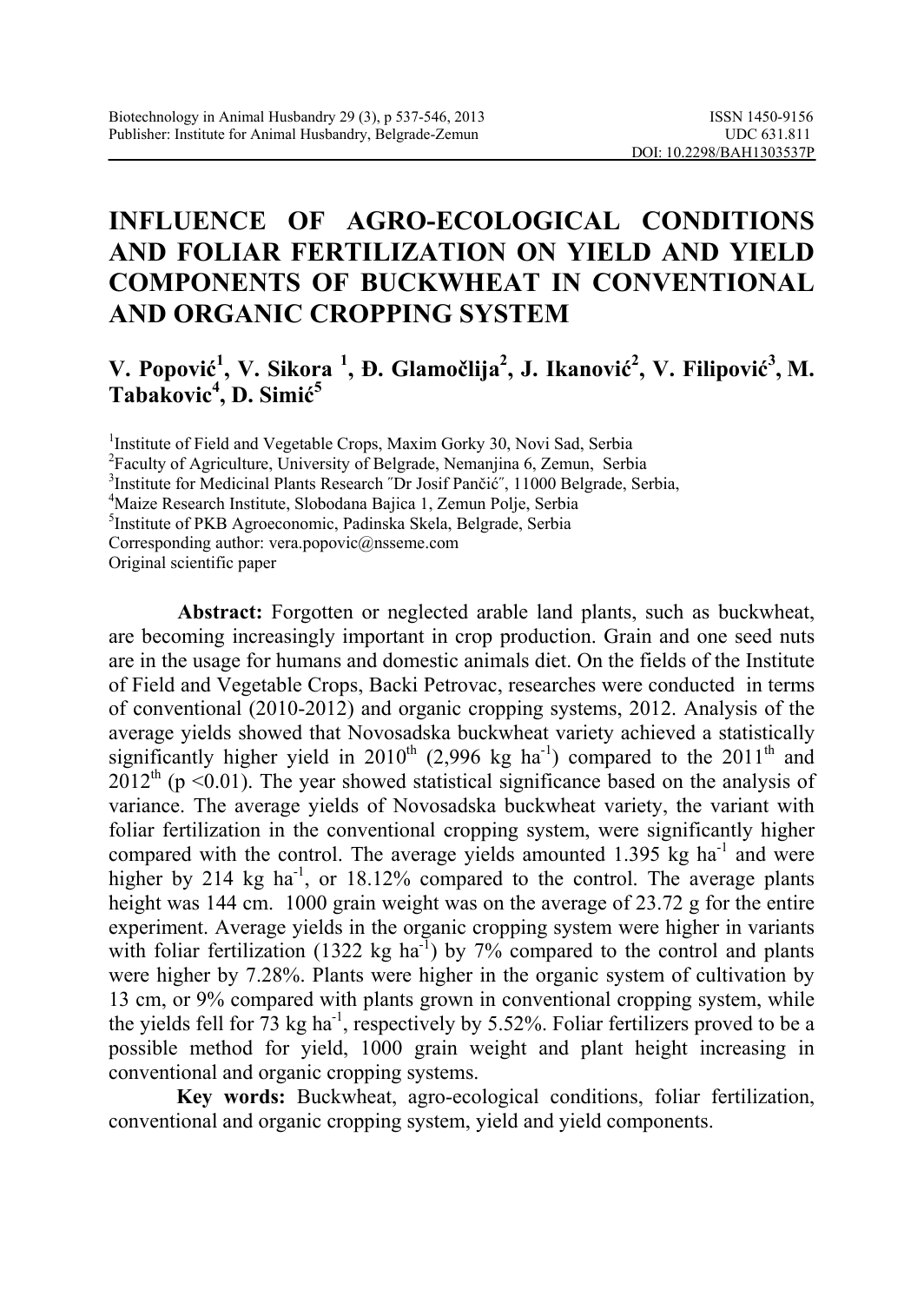#### **Introduction**

Buckwheat (*Fagopyrum esculentum* Moench) is a plant species from the group of alternative cereals which originated from wide area of Central Asia (south-western China, Nepal and India). Buckwheat areal of prevalence on the northern and southern hemisphere coincides with the area of winter wheat cultivation. Areas under buckwheat were doubled in the past decade from one million up to two million hectares. Buckwheat is an annual monocarpic plant of the Polygonaceae family, genus Fagopypum. Nowadays, it becomes a very important food in the diet of humans, especially in countries where special emphasis is put on the safe food, produced in organic production. Grain is in the usage for humans and domestic animals nutrition (nut) and it is similar to the grain of bread wheat by nutrient and nutritive value. Above-ground biomass can be used for domestic animal feeding in fresh, as silage or dried *(Glamoclija et al., 2011)*. Buckwheat seed contains powdery endosperm *(Nikolić et al., 2010)*. The most important ingredients of plant are flavonoids *(Arsic et al., 2008)*. The seed coat makes 25- 40% of the total weight *(Jevdjovic et al., 2012)*. 1000 grain weight is 24-30 g *(Popović et al, 2013)*, and the density 50-70 g. Above-ground biomass can be used for animal feed in fresh, ensiled or dried, and the highest quality is obtained by cutting plants during the and of blooming period. The flowers are rich in nectar and flowering lasts long. The buckwheat crop is also suitable pasture for the bees, and the yield varies from 120-300 kg of honey per hectare. Buckwheat can be used as siderat what increase the natural fertility of the soil. Lysimetrics research of water consumption of *siderate* in field conditions. Best siderat for plowing will be achieved after flowering because the biomass at this stage rapidly mineralized in the soil and enriches it with important plant assimilates *(Glamoclija et al., 2011)*. Buckwheat is a plant with very modest needs for environmental conditions, can be grown on poor soils, it is grateful as a preceding crop, and chemicals are rarely used for its protection *(Berenji, 2008)*. Therefore, it is suitable for organic production. As response on the conventional production method which has a number of negative consequences, a number of agro-ecological production systems were developed, aimed to make sustainable agriculture and overall sustainable development. Within these systems organic agriculture highlights and it represents sustainable agriculture model in the EU. Multifunctional organic agriculture contributes to the conservation of genetic resources and ecosystem diversity. Production methods help reducing the losses caused by soil erosion from 20% to 40%. Organic products are safe because they are subjects of regular production process control, certified production is transparent and traceable, and documents and the logos are guarantee that food is organically produced *(Lazić, 2008).*

The aim of this study was to investigate the effect of agro-ecological factors and foliar fertilization on buckwheat productivity in conventional and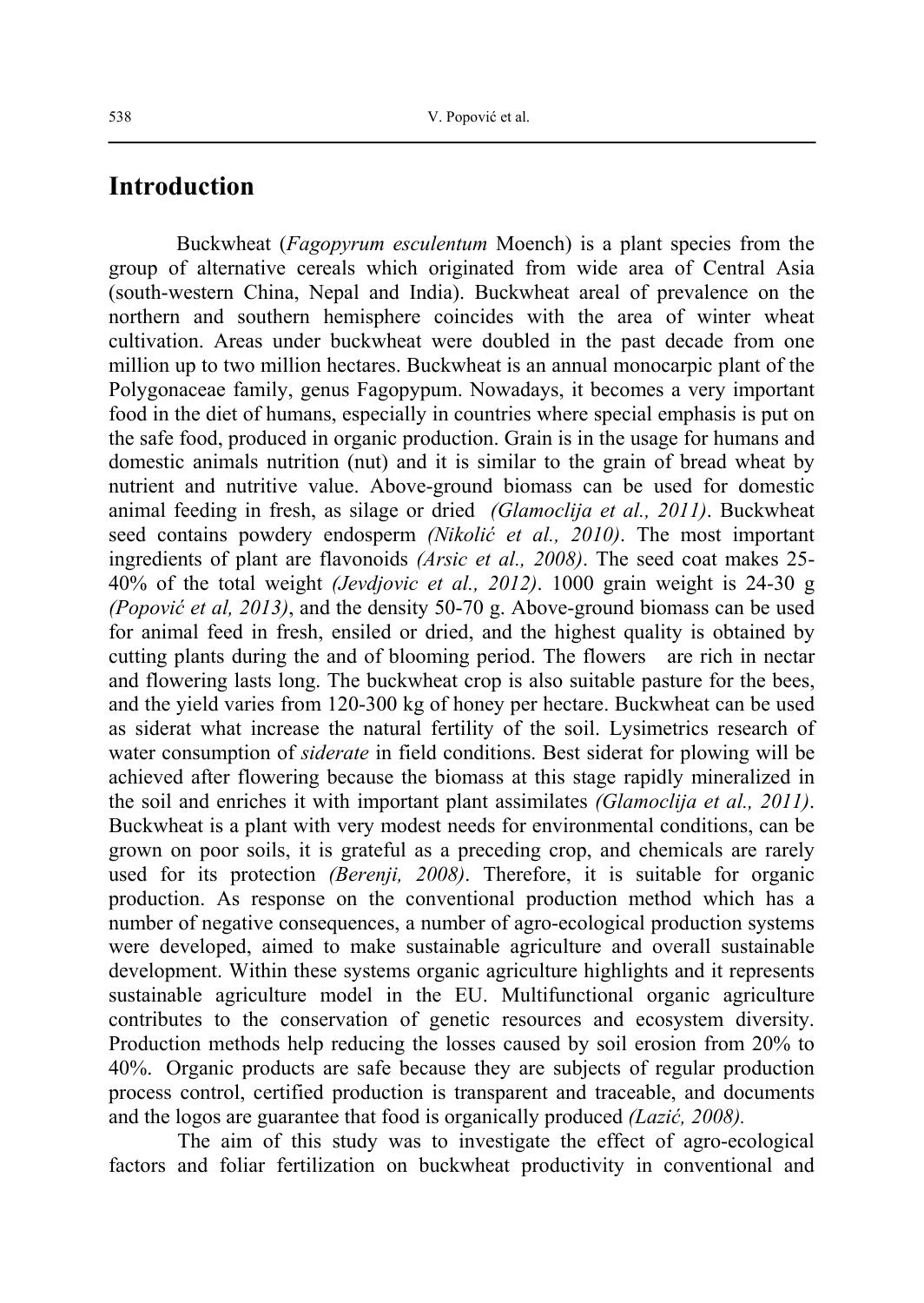organic cropping systems, in particular agro-ecological conditions of Backi Petrovac.

#### **Materials and Methods**

The experiment was conducted at the experimental field of Institute of Field and Vegetable Crops in the locality Backi Petrovac during  $2010^{th}$ ,  $2011^{th}$  and  $2012<sup>th</sup>$ , on the calcareous chernozem soil type, subtype loess and loess-like sediments, calcareous gleyed variety, in the conventional cropping system, 2010- 2012, and in organic, certified, cropping system during the  $2012<sup>th</sup>$ , according to the modified block design system with three replications. The subject of the study was Novosadska buckwheat variety. In the conventional growing system basic tillage (deep tillage) and fertilization with mineral fertilizers NPK  $(15 \times 15 \times 15)$  in the amount of  $200 \text{ kg}$  ha<sup>-1</sup> was carried out at the optimum time. During the investigation a standard production technology was applied. Plant density was  $50 \times$ 4 cm in row spacing of 50 cm, and a depth was 3 cm. Surfaces of basic plots amounted 10 m<sup>2</sup>. Fertilizer urea was entered in the amount of 100 kg ha<sup>-1</sup> on March  $23<sup>rd</sup>$ , 2012. Seedbed preparation has been done on March  $24<sup>th</sup>$ , 2012 and April  $30<sup>th</sup>$ , 2012 with micro-experiments planter in the recommended rate of 60 kg  $ha^{-1}$  Hand harvesting was carried out at the stage of technological mature.

In the organic growing system basic tillage (deep tillage) was carried out on November  $11^{th}$ , 2011. Manure was dismantled in the amount of 15 t ha<sup>-1</sup> on November  $11<sup>th</sup>$ , 2011. Seedbed preparation has been done on March  $24<sup>th</sup>$ , 2012 and April 30<sup>th</sup>, 2012. Planting was done with plants assembly of 50 x 4 cm in row spacing of 70 cm, on the depth of 3 cm by micro-experiments planter in the recommended rate of 60 kg ha<sup>-1</sup> on May  $5<sup>th</sup>$ , 2012. Hand harvesting was carried out at the stage of technological mature.

Soil of the experimental field was of weak alkaline reaction (pH in KCl  $=7.48$ ), plenty humified (2.42%), medium provided with nitrogen (0.184 %), highly provided with available phosphorus (33.7 mg/100g of the soil) and well supplied with potassium (20.5 mg/100g of the soil). The yield of buckwheat grains was determined by measuring of each elementary plot and average value calculated on 13% of humidity was presented. Foliar fertilization was performed twice during the growing season. Organic fertilizer Bioplant flora was applied in the amount of 60 ml / 10 liters of water per plot, in July, when the buckwheat plants were in the flowering stage. The height of 10 plants from each parcel was measured and average values were taken for the calculations. The analysis of the experimental data was performed by descriptive and analytical statistics with usage of the statistical package STATISTICA 10 for Windows. Significance of the difference between the calculated mean values of the investigated factors (year) testing was performed by usage of one-factorial model, and fertilization by usage of one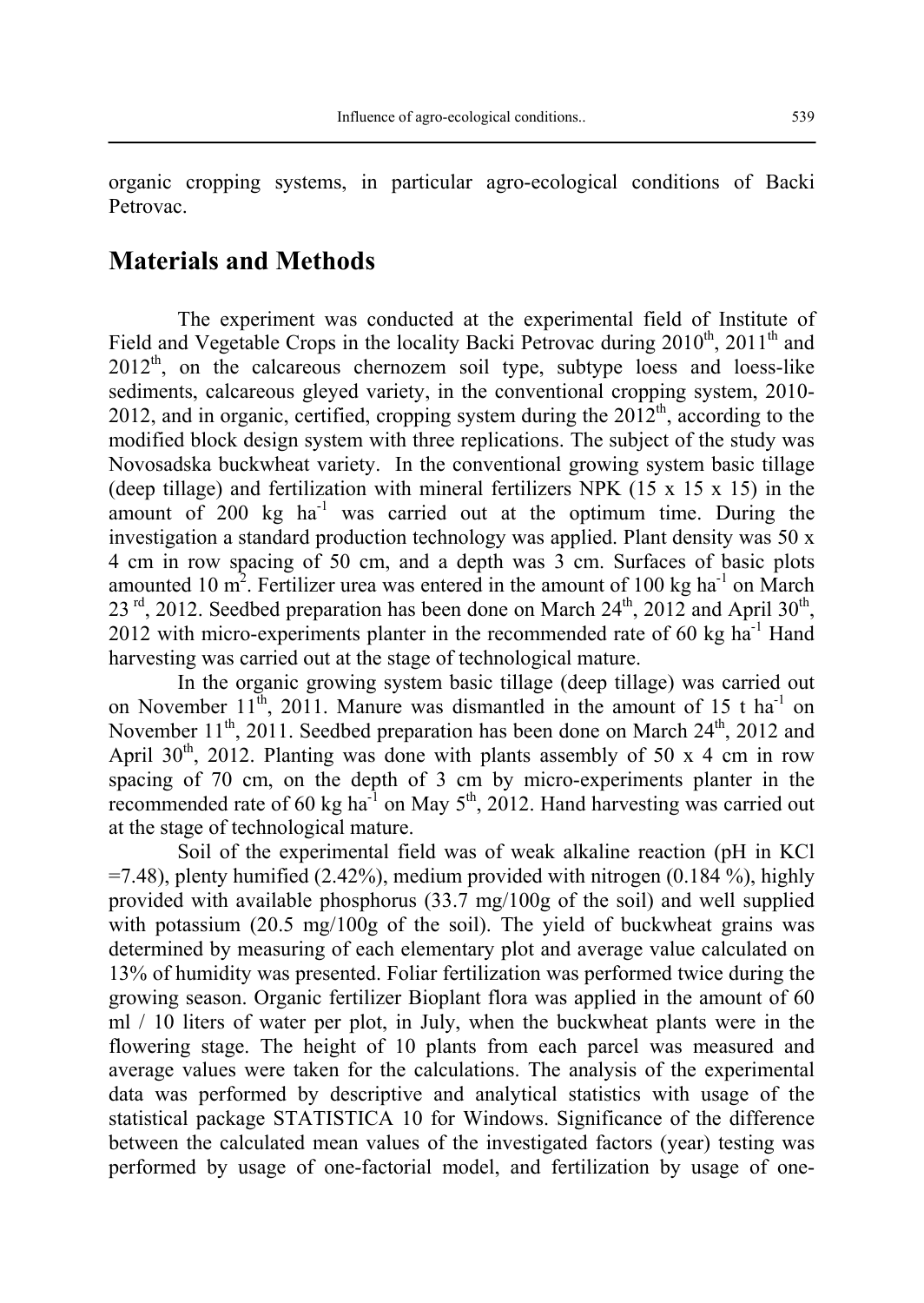factorial model of variance analysis. All reviews of relevance were derived based on the LSD-test for significance level of 5% and 1%. The most important characteristics are presented in tables and graphs.

**Agro-ecological conditions**. For seed production it is necessary to monitor the environmental conditions variations, especially because the fact that weather conditions are changeable, unstable and unpredictable in a particular area, so we could mitigate climate limiting factors by timely agricultural measures (*Popović, 2010*). Data for the analysis of the weather conditions were used from the Backi Petrovac meteorological center.



 **Figure 1. Average air temperature and precipitation, Bački Petrovac, 2010-2012** 

The most favorable year for buckwheat production was  $2010^{th}$  (T=18.76) <sup>o</sup>C, precipitation 636 mm). 2011<sup>th</sup> was less favorable (T=18.76 <sup>o</sup>C, precipitation 636 mm), while 2012<sup>th</sup> was the most unfavorable (T = 20.68 °C, precipitation 221.5) mm). Recorded average air temperature in the  $2012<sup>th</sup>$  amounted 20.68 ° C, and it was higher by 2.1  $\degree$  C compared to 2010<sup>th</sup>, and 1.15  $\degree$  C compared to 2011<sup>th</sup>, while precipitation of 414.6 mm was lower compared to  $2010<sup>th</sup>$ . The main limiting factor in 2011<sup>th</sup> and 2012<sup>th</sup> was the lack of water in the soil in most of the growing season and high air temperatures, especially in June (23.4 °C), July (25.2 °C) and August  $(24.5 \degree C)$ , Figure 1.

#### **Results and Discussion**

**Buckwheat grain yield in conventional cropping system**. The yield is the most important but also the most complex characteristics of each genotype *(Popović, 2010, Popović et al., 2011)*. The average yield of investigated buckwheat variety had an average of 2,156 kg ha $^{-1}$  during the 2010-2012 period. Yields ranged from 1,215 (2012) up to 2,996 kg ha<sup>-1</sup> (2010). Realized buckwheat yields in  $2010<sup>th</sup>$ were highly significantly higher than in 2011<sup>th</sup> and 2012<sup>th</sup> (p <0.01). The yields recorded stability within a year while there were large variations among the years. The largest yield stability was observed in 2012 ( $Cv = 5.05\%$ ) (Tab. 1, 2, Figure 2).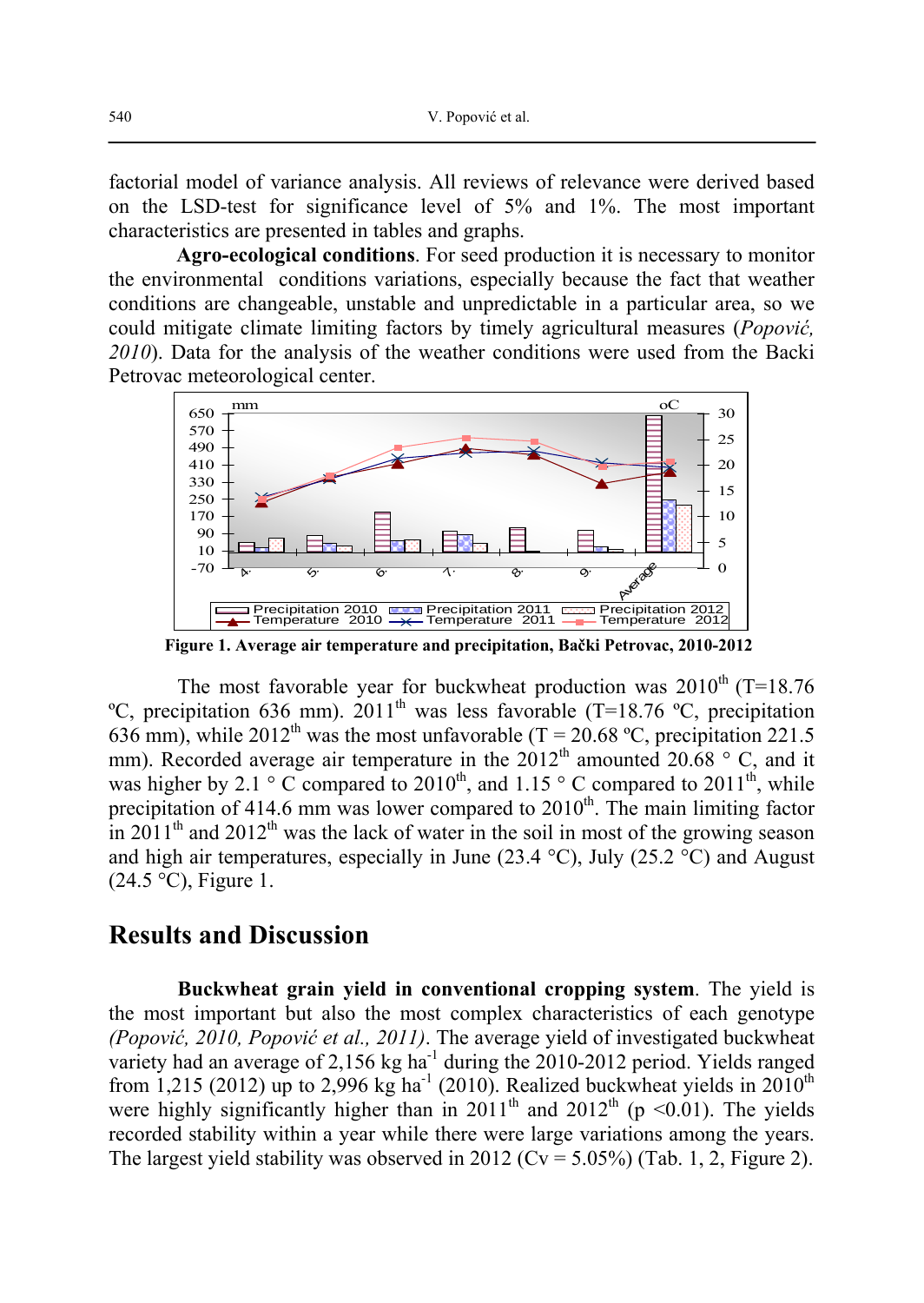|            |            |                                | Change of          | <b>CV</b>     | Average, %                     |          |           |  |
|------------|------------|--------------------------------|--------------------|---------------|--------------------------------|----------|-----------|--|
| Effect     | Variety    | Yield<br>$kg$ ha <sup>-1</sup> | rate, Ch.R<br>$\%$ | $\frac{0}{0}$ | Yield<br>$kg$ ha <sup>-1</sup> | Ch.R     | <b>CV</b> |  |
| Year, 2010 |            | 2.996                          | 12.66              | 12.77         |                                |          |           |  |
| Year, 2011 | Novosadska | 2.257                          | 5.29               | 6.62          | 2.156                          | $-36.32$ | 41.50     |  |
| Year, 2012 |            | 1.215                          | 4.25               | 5.05          |                                |          |           |  |
|            |            |                                |                    |               |                                |          |           |  |
|            | LSD test   |                                | 0.05               |               |                                | 0.01     |           |  |
| Indicator  | Year       | 479                            |                    |               |                                | 727      |           |  |

**Table 1. Buckwheat yield, Backi Petrovac, 2010-2012** 

Weather conditions during the study period significantly affected the yield. The most favorable year for the buckwheat production was 2010. That was contributed with sufficient rainfall, its balanced distribution, favorable temperature and properly applied agro-technical measures. The genetic potential of variety came to the fore during that year.

**Table 2. Descriptive statistics for Buckwheat yield, 2010- 2012** 

| Effect    | No | Yield Mean | Yield Std.<br>Dev. | Yield Std.<br>Error | Yield<br>$-95,00\%$ | Yield<br>$+95,00\%$ |
|-----------|----|------------|--------------------|---------------------|---------------------|---------------------|
| Total     | 9  | 2.156      | 793,65             | 264,55              | 1552,39             | 2772,50             |
| Year 2010 | 3  | 2.996      | 382,84             | 221,03              | 2044,98             | 3947,016            |
| Year 2011 | 3  | 2.256      | 149,59             | 86,36               | 1885,06             | 2628,27             |
| Year 2012 | 3  | 1.215      | 62,40              | 36,03               | 1079,64             | 1389,70             |

According to *Nikolić et al*. *(2010)* in good years the average yield of Novosadska buckwheat variety ranged from 2,216 kg ha<sup>-1</sup> up to 3,660 kg ha<sup>-1</sup>. In the aforementioned environmental conditions following varieties distinguish: Novosadska, Prekmurska, Czecka, Darya and Celebica.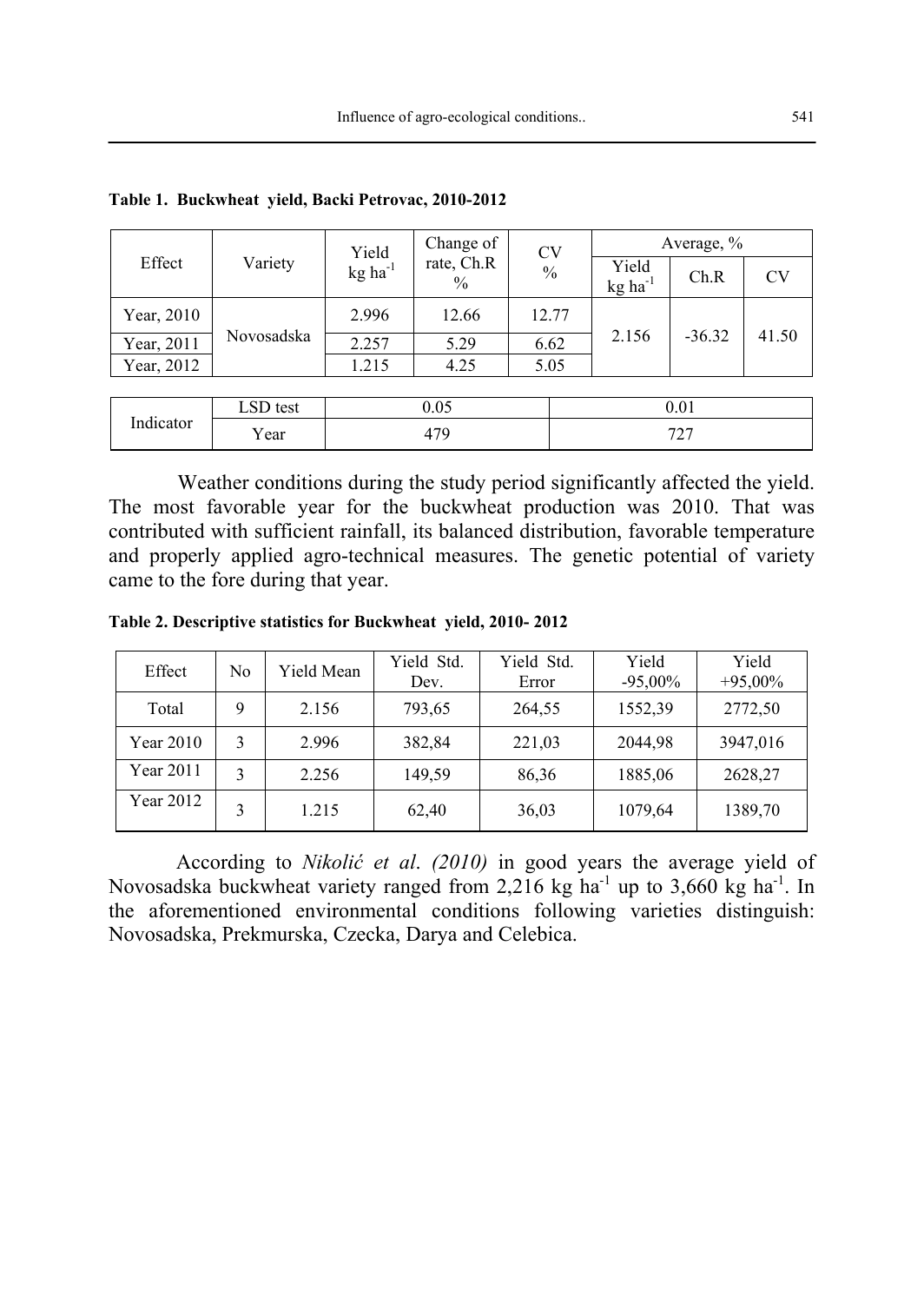

**Figure 2. Buckwheat yield, Backi Petrovac, 2010-2012** 

*Popović et al. (2013)* reported that the Novosadska variety especially excelled and achieved significantly higher yields compared to other examined buckwheat varieties in that period.

**Grain yield, 1000 grain weight, grain weight and buckwheat plant height in conventional organic cropping system.** The average yields of buckwheat Novi Sad variety, in conventional production in 2012, in the version of foliar fertilizing, were significantly higher compared to the control variant (p <0.05). Achieved results of 1000 grain weight and plants height in the foliar fertilizing variant were higher compared to the control variant, but the differences were not statistically significant ( $p > 0.05$ ). In the conventional growing system plant height was 144 cm on average, and ranged from 142 cm (control) to 146 cm (fertilization). 1000 grain weight was on average 23.72 g and grain weight per the plant was 6.70 g. Buckwheat yields in the foliar variant had an average of 1395 kg  $ha^{-1}$  and were higher by 214 kg  $ha^{-1}$ , or 18.12% compared to the control variant (Table 3).

| Variety        | Variant          | Yield<br>$(\text{kg ha}^{-1})$ | $1000$ grain<br>mass(g) | Plant grain in mass<br>(g) | Plant height<br>(cm) |
|----------------|------------------|--------------------------------|-------------------------|----------------------------|----------------------|
| Novosads<br>ka | Control          | .181                           | 23.47                   | 6.74                       | 142                  |
|                | Foliar nutrition | 1,395                          | 23.96                   | 6.65                       | 146                  |
|                | Average          | .288                           | 23.72                   | 6.70                       | 144                  |

**Table 3. Buckwheat grain yield,1000 grain mass and plant height in CP, 2012** 

| LSD test | Yield in CP | 1000 grain mass | Plant grain mass | Plant height |
|----------|-------------|-----------------|------------------|--------------|
| 0.05     | 64          | 2.35            | 2.89             | 26.94        |
| $0.01\,$ | ר ה<br>∠≀∠  | 3.91            | 4.79             | 31.12        |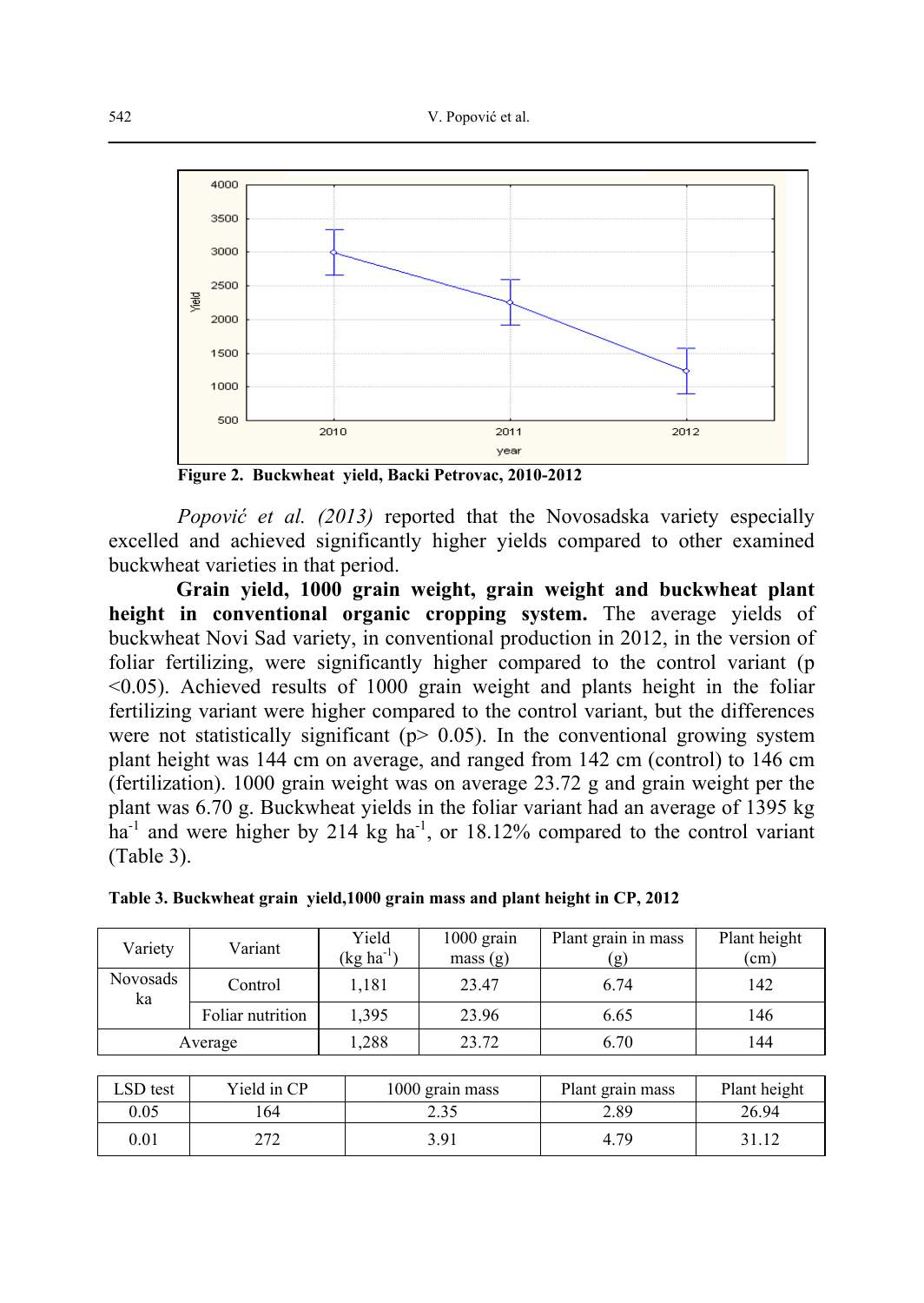Average yields for Novi Sad buckwheat variety in the organic cropping system had an average of 1,278 kg ha<sup>-1</sup> in the 2012<sup>th</sup>. Analysis of variance for fertility indicators, 1000 grain weight, grain weight per plant and plant height in the organic cropping system showed that there was no significant variation between the versions of foliar fertilization and control variant,  $p > 0.05$ . The results show that there were achieved 7% higher yields in organic cropping system in the variant with foliar fertilization (1322 kg ha<sup>-1</sup>) compared to the control variant. Plants were higher by 7.28%, while the 1000 grain weight was higher by 0.52%, Table 4.

**Table 4. Buckwheat grain yield, 1000 grain mass and plant height in OP, 2012** 

| Variety    | Variant          | Yield<br>$(kg ha^{-1})$ | $1000$ grain<br>mass(g) | Plant grain<br>weight $(g)$ | Plant<br>height (cm) |
|------------|------------------|-------------------------|-------------------------|-----------------------------|----------------------|
| Novosadska | Control          | 1,235                   | 23.35                   | 6.02                        | 151                  |
|            | Foliar nutrition | 1,322                   | 23.47                   | 5.97                        | 162                  |
| Average    |                  | 1,278                   | 23.41                   | 6.00                        | 157                  |

| LSD test | Yield in OP | 1000 grain mass | Plant grain mass | Plant height |
|----------|-------------|-----------------|------------------|--------------|
| 0.05     | 141         |                 | 2.62             | 26.94        |
| $0.01\,$ | าวว<br>ر ر∠ | 2.26            | 4.34             | 44.67        |

Obtained results are in accordance with the results of *Popović et al. (2013b).* Plant height in the organic cropping system was on average 157 cm, and ranged from 151 cm (control) to 162 cm (fertilization). 1000 grain weight was on average 23.41 g while the weight of grains per plant was 6.00 g, Table 4. Research shows that foliar fertilization may be possible method for buckwheat grain yields increasing per unit area as well as 1000 grain weight and plant height in organic and conventional cropping systems, Table 3, 4, 5.

| Table 5. Analysis of variance of the yield and morphological traits, between cropping system |  |  |
|----------------------------------------------------------------------------------------------|--|--|
|                                                                                              |  |  |

| Indicator               | LSD test | Yield | $1000$ grain<br>mass | Plant grain<br>weight | Plant height |
|-------------------------|----------|-------|----------------------|-----------------------|--------------|
| Control                 | 0.05     | 121   | 1.93                 | 2.10                  | 22.52        |
| $OP$ - $CP$             | 0.01     | 201   | 3.20                 | 3.46                  | 37.35        |
| <b>Foliar Nutrition</b> | 0.05     | 188   | 1.92                 | 3.29                  | 23.88        |
| $OP-CP$                 | 0.01     | 312   | 3.18                 | 5.45                  | 39.61        |

Analysis of variance on yielding indicators showed that there was no significant variability for investigated buckwheat traits in organic and conventional cropping systems, Table 6. The average buckwheat yields, 1000 grain weight, grain weight and plant height, produced in the organic cropping system were relatively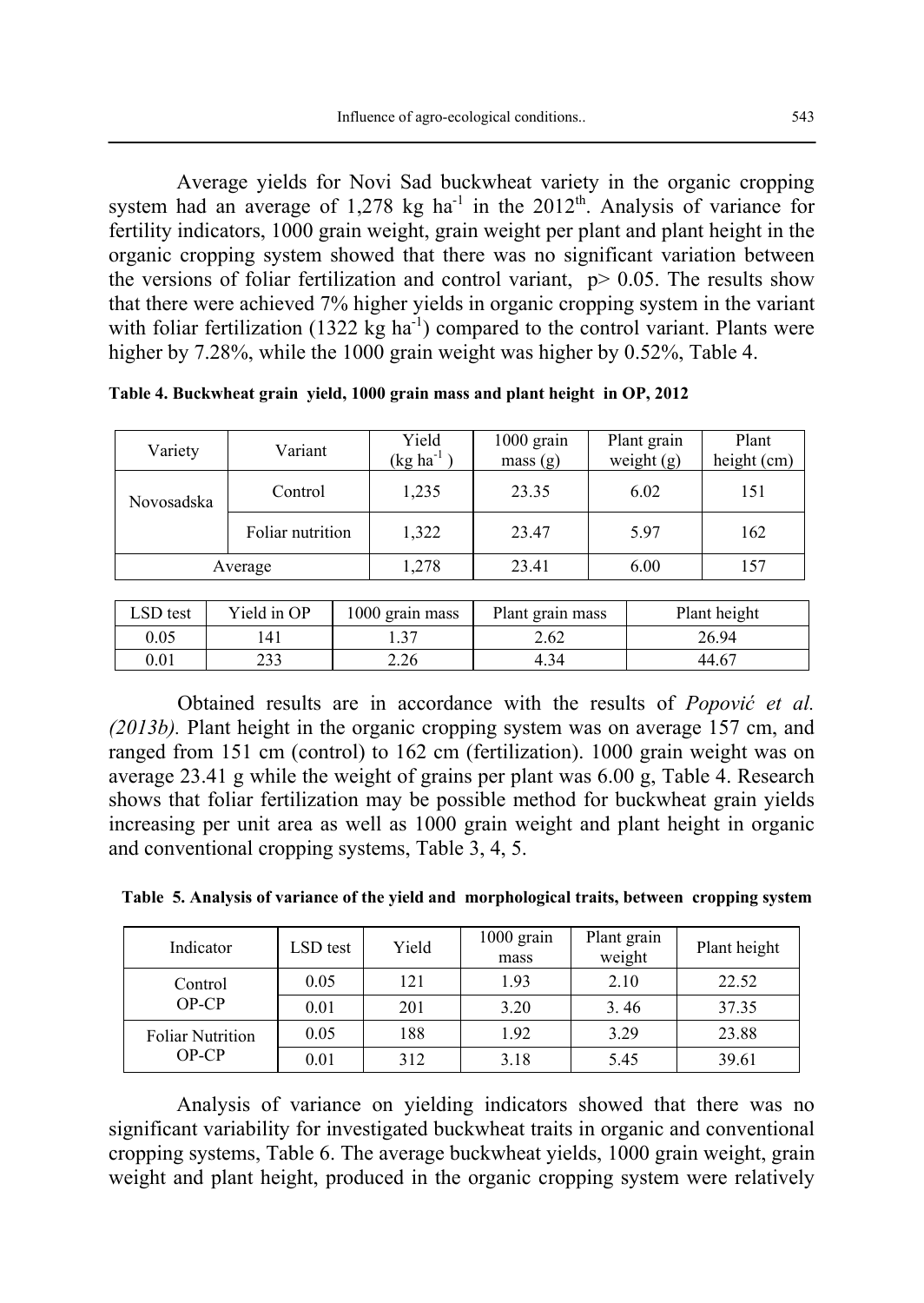balanced with yields obtained by conventional production. Differences of significance from the point of buckwheat production technology were not statistically significant ( $p > 0.05$ ), Table 6.

|                         | <b>Descriptive Statistics</b> |        |                            |          |            |            |
|-------------------------|-------------------------------|--------|----------------------------|----------|------------|------------|
| Variable                | No                            | Mean   | Std.Dev.                   | Std.Err. | Confidence | Confidence |
|                         |                               |        |                            |          | $-95,00\%$ | $+95,00\%$ |
|                         |                               |        | Yield, kg ha <sup>-1</sup> |          |            |            |
| Yield CP                | 6                             | 1288   | 81.539                     | 37,371   | 1146       | 1338       |
| Yield OP                | 6                             | 1278   | 73.372                     | 29.954   | 1201       | 1355       |
| Mass 1000 grain, g      |                               |        |                            |          |            |            |
| Mass 1000 grain, CP     | 6                             | 23.71  | 0.666                      | 0.272    | 22.696     | 24.726     |
| Mass 1000 grain, OP     | 6                             | 23.41  | 0.967                      | 0.394    | 22.638     | 24.038     |
|                         |                               |        | Mass grain in plant, g     |          |            |            |
| Mass grain in plant, CP | 6                             | 6.69   | 1.062                      | 0.433    | 4.877      | 7.106      |
| Mass grain in plant, OP | 6                             | 5.99   | 1.139                      | 0.465    | 5.497      | 7.889      |
| Plant height, cm        |                               |        |                            |          |            |            |
| Plant height, CP        | 6                             | 143.98 | 7.769                      | 3.171    | 135.83     | 152.136    |
| Plant height, OP        | 6                             | 156.48 | 12.279                     | 5.013    | 143.39     | 169.330    |

**Table 6. Descriptive statistics for tested parameter in OP and CP** 

In the organic cropping system plants were higher by 13 cm or 9.0% compared with plants grown in conventional cropping system, while the yields were lower by 10 kg ha<sup>-1</sup> or 0.8%, grain weight  $0.7$  g and 1000 grain weight for 0.3 g respectively 1.28%.

Arid 2012<sup>th</sup> has not been favorable for buckwheat production, and the reasons are extremely low precipitation and high temperatures in June, July and August. Differences between buckwheat yields in organic and conventional production were not significant, because the soil where the organic production trials carried out had a high content of nutrients. In such years irrigation is recommendation, and that is the measure which can mitigate limiting production factors.

Based n these results, it was determined that application of foliar fertilizers is reasonable for buckwheat crops, whether in conventional or organic production.

### **Conclusion**

Based on the results obtained in this study regard conventional and organic cropping system, it can be concluded:

Based on the analysis of variance the year was statistically significant. Analysis of the average buckwheat yields, 2010-2012, showed that the Novi Sad variety realized a significantly higher yield in  $2010<sup>th</sup>$  compared to  $2011<sup>th</sup>$  and  $2012^{th}$ .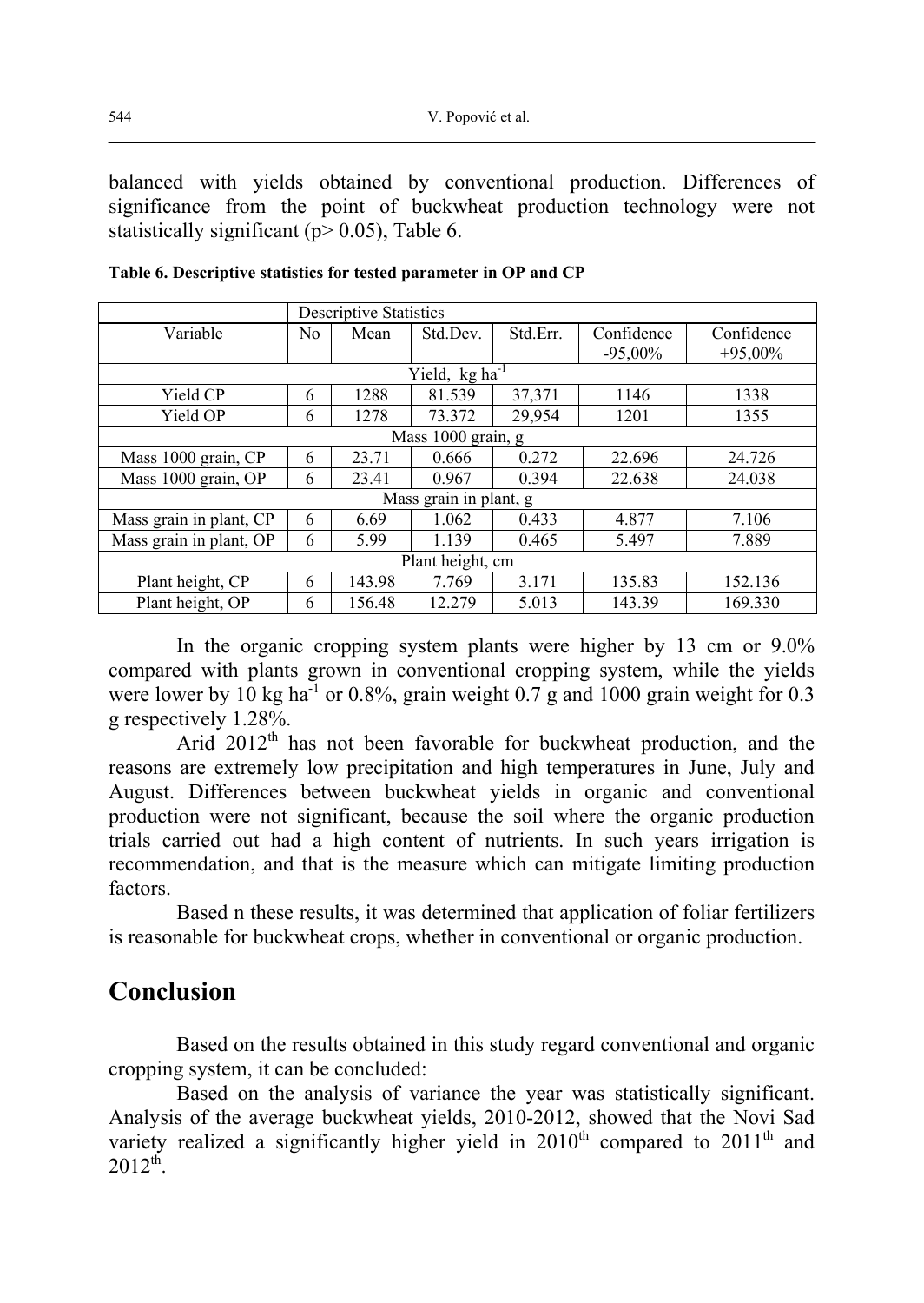Foliar fertilization is a good method to increase buckwheat grain yield, plant height and grain weight in conventional and organic cropping systems.

The average yield of buckwheat variety Novi Sad in the conventional cropping system, the variant with foliar fertilization, amounted 1,395 kg ha<sup>-1</sup> and were higher by 214 kg ha<sup>-1</sup>, or 18.12% compared to the control. Plant height was 144 cm on average, and ranged from 142 cm (control) to 146 cm (fertilization). 1000 grain weight was on average of 23.72 g.

In the organic cropping system average yields were higher in variants with foliar fertilization  $(1,322 \text{ kg ha}^{-1})$  for 7% compared to the control variant, the plants were higher by 7.28%.

Obtained differences of significance, from the point of production systems influence on the average traits values were not statistically significant.

In the organic cropping system plants were higher for 9% compared with plants grown in conventional cropping system, while the yields were lower by 0.8% and 1000 grain weight by 1.28%.

Obtained results have great importance because they showed that buckwheat is suitable for growing in organic cropping system.

## **Uticaj agroekoloških uslova i folijarne prihrane na prinos i komponente prinosa heljde u konvencionalnom i organskom sistemu gajenja**

*V. Popović, V. Sikora, Đ. Glamočlija, J. Ikanović, V. Filipović, M.Tabakovic, D. Simić*

### **Rezime**

Zaboravljene ili zapostavljene njivske biljke, kao što je heljda, postaju sve značajnije u biljnoj proizvodnji. U ishrani ljudi i domaćih životinja koristi se zrno, odnosno jednosemeni plod orašica. Na parcelama Instituta za ratarstvo i povrtarstvo, u Bačkom Petrovcu, sprovedena su istraživanjа u uslovima konvencionalnog (2010-2012) i organskog sistema gajenja, 2012. Analiza prosečnih prinosa pokazala je da je sorta heljde Novosadska ostvarila visoko statistički značajno veći prinos u 2010 (2.996 kg ha<sup>-1</sup>) u odnosu na 2011 i 2012. godinu (p <0,01). Na osnovu analize varijanse godina je pokazala statističku značajnost.

Prosečni prinosi zrna heljde sorte Novosadska u konvencionalnom sistemu gajenja, u varijanti sa folijarnom prihranom bili su statistički značajno veći u odnosu na kontrolu. Prosečni prinosi su iznosili 1.395 kg ha-1 u i bili su veći za 214 kg ha-1, odnosno za 18,12 % u odnosu na kontrolu. Prosečna visina biljka iznosila je 144 cm. Masa 1000 zrna iznosila je u proseku za ceo ogled 23,72 g.